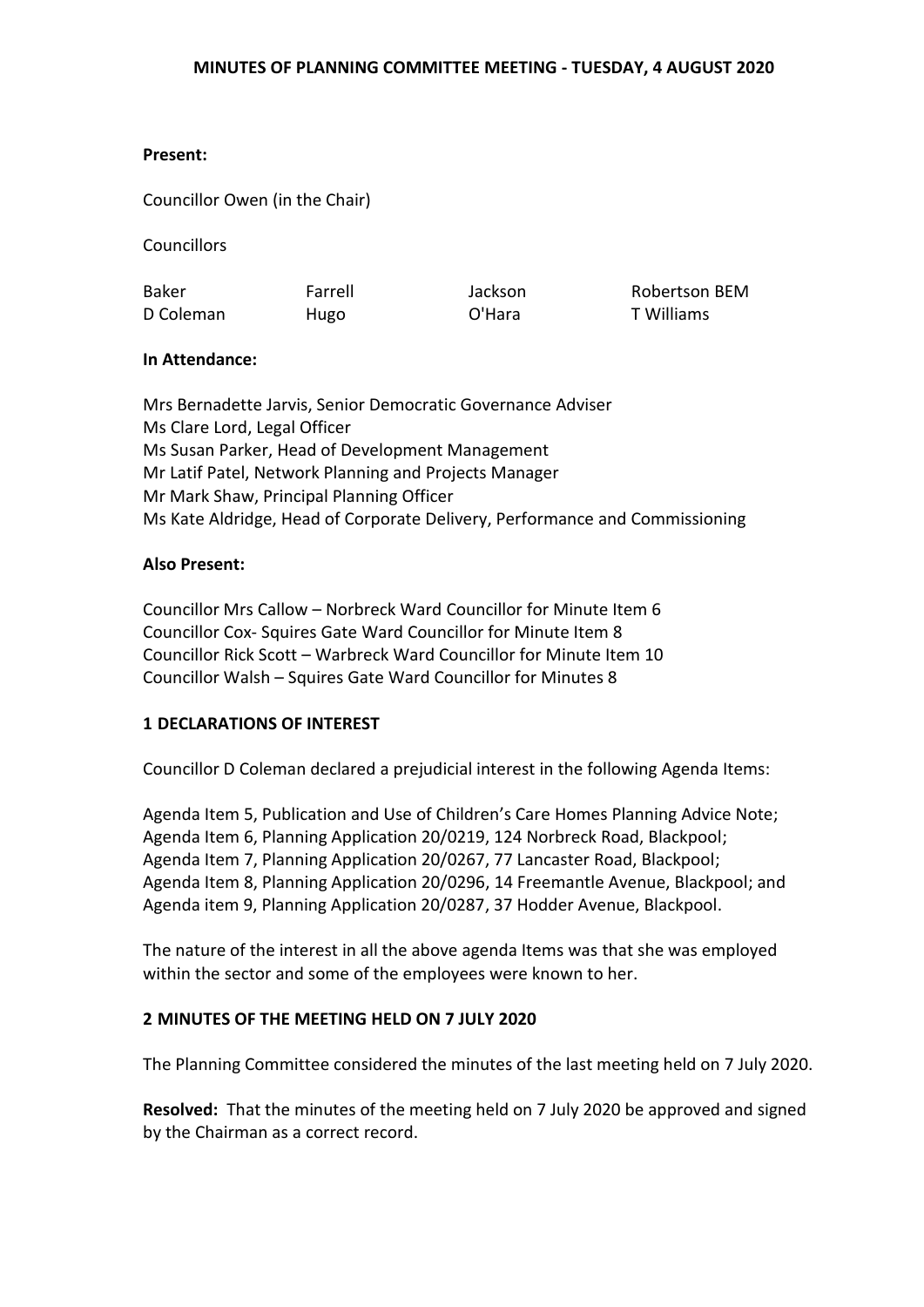## **3 PLANNING ENFORCEMENT UPDATE REPORT**

The Committee considered the summary of planning enforcement activity within Blackpool between 1 June 2020 and 30 June 2020.

The report stated that 64 new cases had been registered for investigation with 633 complaints remaining outstanding by the end of the period, six cases had been resolved by negotiation without recourse to formal action and 22 cases had been closed as there had either been no breach of planning control found, no action was appropriate or it had not been considered expedient to take action.

The report also stated that one Section 215 notice had been authorised between 1 June 2020 and 30 June 2020.

The Committee noted the significant workload involved in undertaking planning enforcement activities.

**Resolved:** To note the outcome of the cases set out in the report and to support the actions of the Service Manager, Public Protection Department.

# **4 PLANNING APPLICATIONS PERFORMANCE**

The Committee considered the Planning Application and Appeals Performance Report that provided an update on the Council's performance in relation to Government targets.

The report outlined the performance for the quarter period from April 2020 to June 2020 as 100% for major development decisions determined within 13 weeks or an agreed extension of time against a target of 60% and 76% for non-major development decisions determined within eight weeks or an agreed extension of time against a target of 70%. It was noted that this exceeded the statutory targets for the period.

**Resolved:** To note the report.

## **5 PUBLICATION AND USE OF CHILDREN'S CARE HOMES PLANNING ADVICE NOTE**

Ms Parker, Head of Development Management, reminded Members of the approach agreed by the Committee at its meeting on 16 June 2020 in respect of Certificates of Lawfulness and applications for planning permission for children's homes. She reported on the challenges faced with the previous approach in terms of the Council's lack of control over the children being placed within care homes and the consequences of this in terms of an oversupply of inaccessible homes and an undersupply of homes to accommodate the significant number of local children currently in need of placement.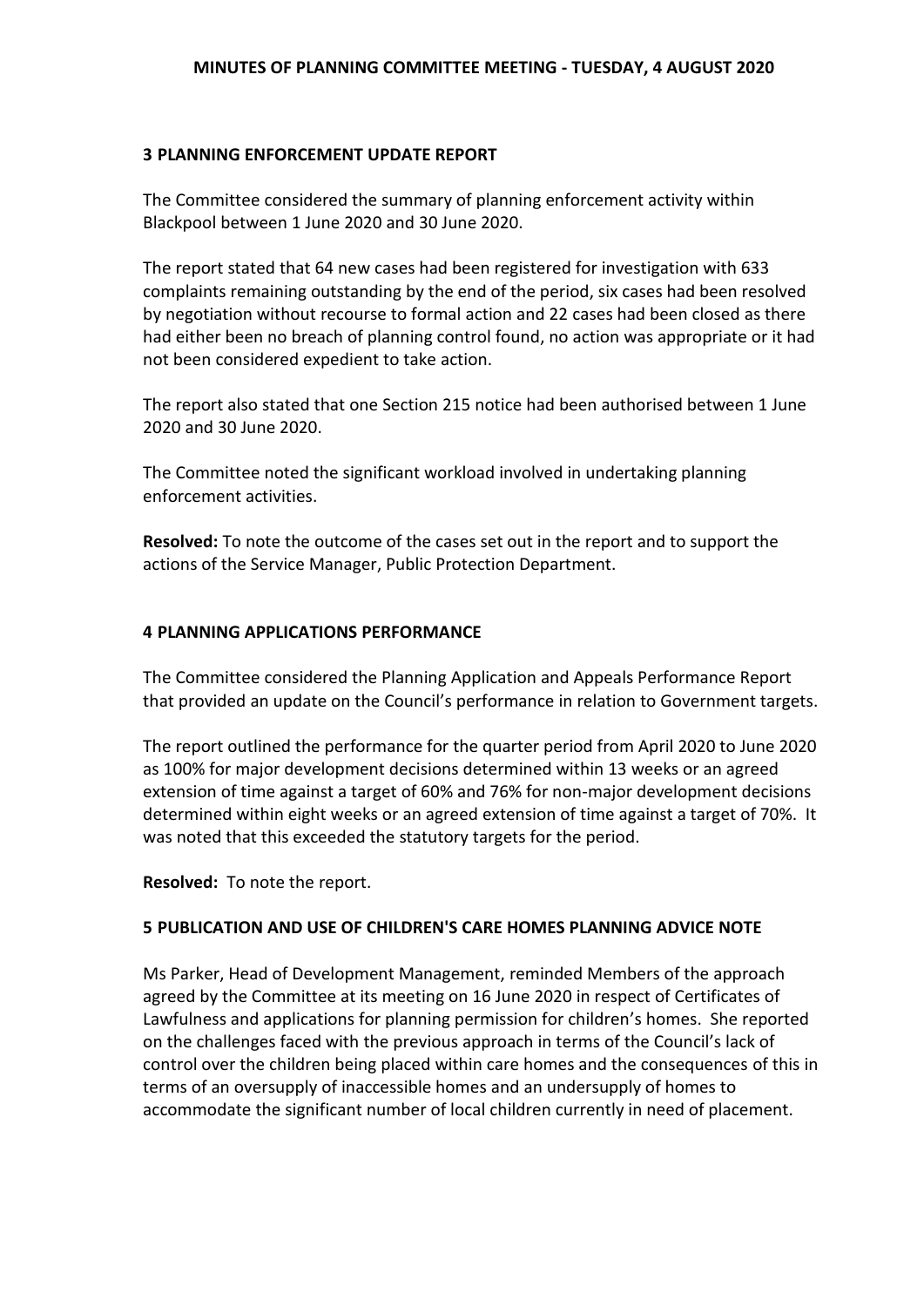Ms Parker advised that in the majority of cases children's homes could now be considered as materially different to a standard residential dwelling for a number of reasons, which included a change in character of the property, impact on the Council's wider strategy and the ability to meet the needs of local children in need of care. Whilst each application would be determined on its merits, in Ms Parker's view the Council was justified in refusing to grant certificates of lawfulness and instead consider granting planning applications, but only where the properties were considered suitable and in an acceptable location and where the applicant had agreed to work with the Council to prioritise the placement of local children.

Ms Parker referred to the advice note that had been attached as at Appendix 5a to the report and reported on the key elements contained within the advice note, which included the requirement for children's homes not to be located within the inner defined area or within 400 metres of another similar use. She reported on the benefits of the advice note in terms of it providing advice and guidance in relation to future applications for children's homes.

The Chairman reported positively on the advice note in terms of it providing guidance for future applications and benefits for local children in need of care.

**Resolved:** To approve the advice note for publication and use.

**NOTE:** Councillor D Coleman, having declared a prejudicial interest, left the meeting and took no part in the discussion or voting on this item.

**ADDITIONAL NOTE:** Councillor Jackson was absent during consideration of this item.

## **6 PLANNING APPLICATION 20/0219 - 124 NORBRECK ROAD, BLACKPOOL**

The Committee considered planning application 20/0219 that sought permission for the use of a bungalow at 124 Norbreck Road, Blackpool as a residential care home for up to two persons aged 8-17 years old.

Mr Shaw, Principal Planning Officer, provided an overview of the application. He advised on the requirement for any permission granted to be subject to a Section 106 legal agreement requiring the applicant to work with the Council in relation to the placement of children within the home. He referred to the requirement of a further condition relating to sound installation recommended by Environmental Protection which would need to be included if Members were minded to approve the application. Mr Shaw advised on the key requirements of Policy BH24, which included the requirement for there to be no property with a similar facility located within 400 metres. Mr Shaw advised the Committee on a recent notification of a potential similar facility at 66-66a which was located within 400 metres of the application premises and the need for further clarity as to this property's specific use. In view of the current uncertainty as to the use of 66-66a Norbreck Road Mr Shaw recommended deferral of the application to allow further investigations to be made.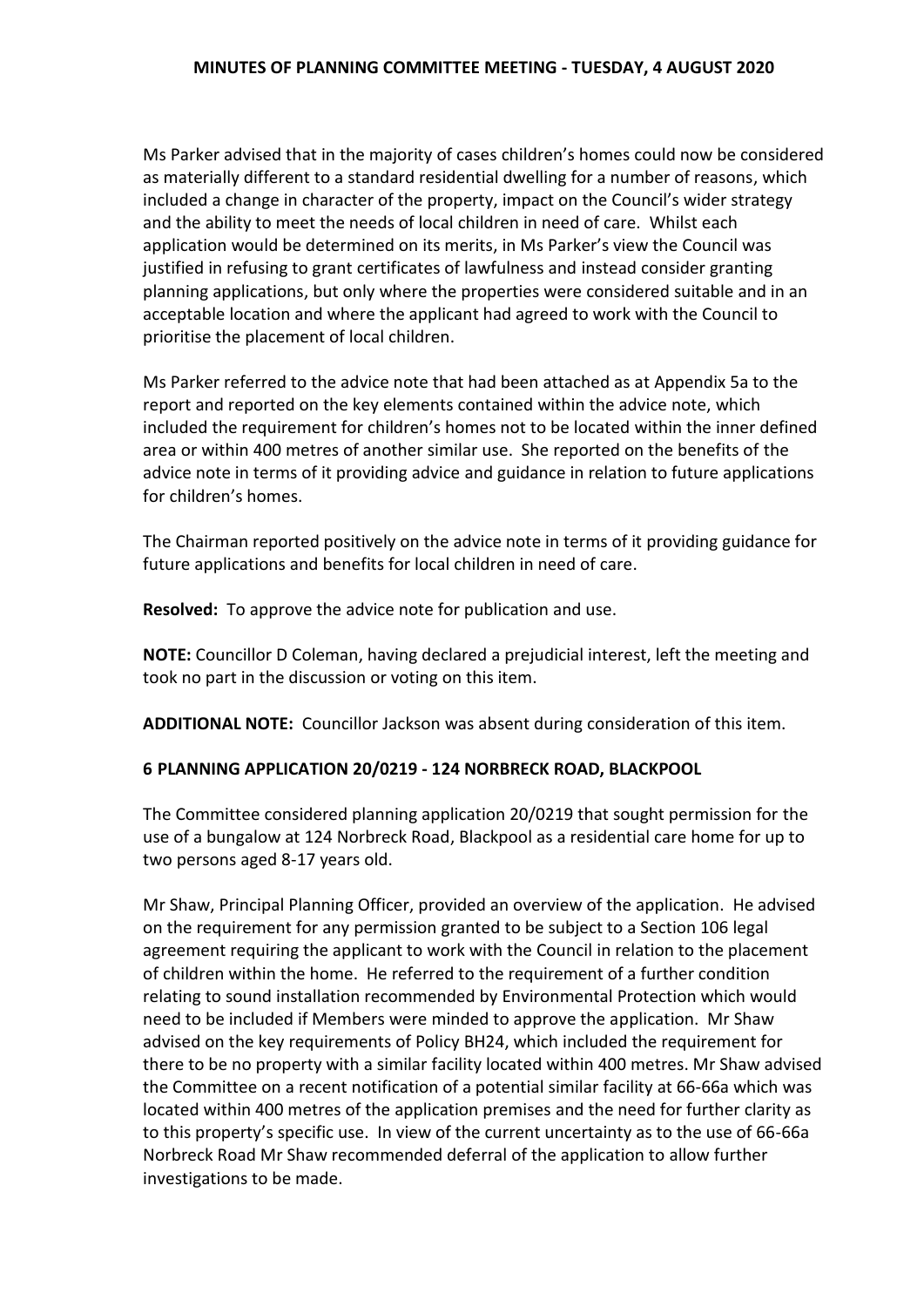Mrs Kerrone, member of the public, spoke in objection to the application. Her main concern related to the use of the property at 66-66a Norbreck Road, which in her view conflicted with Policy BH24 due to it housing looked after children and its location within 400 metres of the application premises which, in her view, would cause an exacerbation of the existing issues.

Mr Lee, Applicant, accompanied by Mr Chadwick, Proposed Homes Manager, spoke in support of the application. He advised on the ethos, goals and values of his organisation, which included providing children with appropriate care and support to help them function within the community. He referred to the objections to the application, which in his view were based on unfounded assumptions. He also referred the flexibility of Policy BH24 and his view that the application complied with policy.

Councillor Mrs Callow, Ward Councillor, spoke in objection to the application. She referred to the application premises' proximity to 66-66a Norbreck Road and raised concerns relating to this property. Further concerns rasied by Councillor Mrs Callow included the placement of children from outside of the borough, her view of the unsuitability of the property and location and insufficient parking provision. She asked that the Committee refuse the application based on local residents' fear, close proximity to a similar facility and potential impact on local residents.

Mr Bramhall, member of the public, spoke in objection to the application. He advised on his view that the application was contrary to Policy BH24 due to its proximity to a similar facility. Further concerns related to the applicant's business model and the significant number of objections received to the proposal.

Ms Parker, Head of Development Management, referred to the change in the recommendation to request deferral to enable investigations into the use of 60-66a Norbreck Road to be made. In relation to a reference made to the applicability of Policy BH24 to non-C2 uses, Ms Parker advised that the policy was still considered to be relevant to care and supported-living uses that might fall outside of this class. With regards to fear as a potential grounds for refusal, Ms Parker acknowledged that it was a valid planning consideration but referred to Planning Inspectorate decisions that determined that there was no reasonable justification to assume that a properly managed care home would result in local disturbance and anti-social behaviour. She also reported on the aim of Section 106 legal agreement to control the placement of out of borough children. She reminded Members that an organisation's business model was not a planning consideration.

Ms Aldridge, Head of Corporate Delivery, Performance and Commissioning, provided the Committee with a brief overview of the challenges faced by chidren's services in relation to the placement of looked after children. She advised that children's services would work with the planning department in the investigation of the use of the facility at 60-66a Norbreck Road.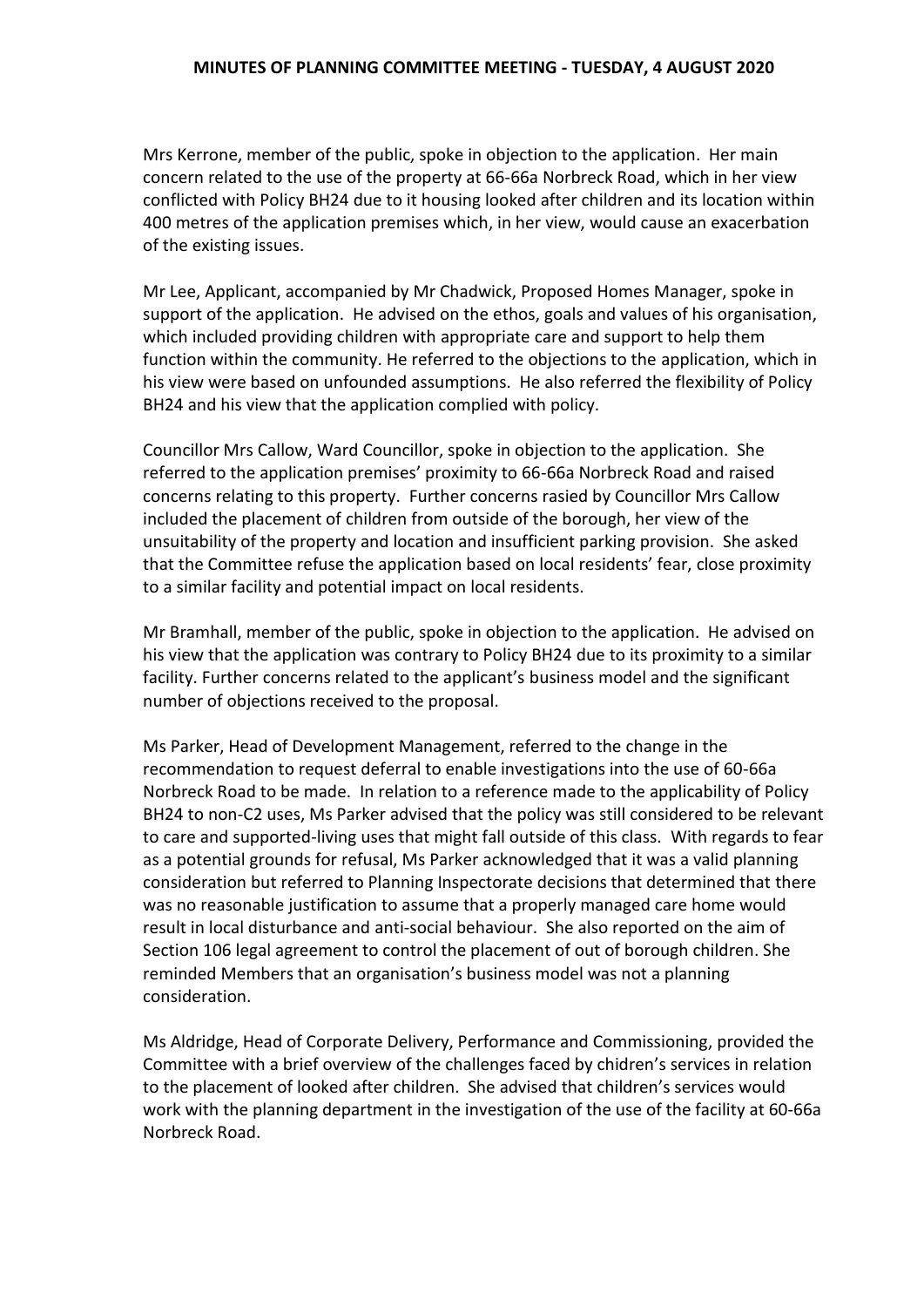**Resolved:** To defer the application to allow the detailed assessment of the facility at 66- 66a Norbreck Road to be undertaken.

Background papers: Applications, plans and replies to consultations on the application.

**NOTE:** Councillor D Coleman, having declared a prejudicial interest, had left the meeting prior to consideration of this item and took no part in the discussion or voting thereon.

**ADDITIONAL NOTE:** Councillor Jackson was present but unable to participate during consideration of this item due to technical issues.

#### **7 PLANNING APPLICATION 20/0267 - 77 LANCASTER ROAD, BLACKPOOL**

The Committee considered planning application 20/0267 that sought permission for the use of premises at 77 Lancaster Road, Blackpool s a residential care home for up to two young persons aged 11-17 with non resident carers (use ClassC2).

Ms Parker, Head of Development Management, provided an overview of the application and presented the site location, layout plans and aerial view of the site. She advised that the applicant was prepared to sign up to a Section 106 legal agreement requiring priority be given to local children and confirmed that there were no other children's homes located within 400 metres. Ms Parker also presented her view of the suitability of the property and acceptable location. She also referred to the objections to the application as detailed in the report and advised on her view of the benefits of placing children within stable environments.

**Resolved:** To agree the application in principle and delegate approval to the Head of Development Management, subject to conditions and on receipt of a Section 106 legal agreement and for the reasons outlined in the decision notice, which can be accessed via the link below:

[https://idoxpa.blackpool.gov.uk/online](https://idoxpa.blackpool.gov.uk/online-applications/simpleSearchResults.do?action=firstPage)[applications/simpleSearchResults.do?action=firstPage](https://idoxpa.blackpool.gov.uk/online-applications/simpleSearchResults.do?action=firstPage)

Background papers: Applications, plans and replies to consultations on the application.

**NOTE:** Councillor D Coleman, having declared a prejudicial interest, left the meeting and took no part in the discussion or voting on this item.

**ADDITIONAL NOTE:** Councillor Jackson was present but unable to participate during consideration of this item due to technical issues.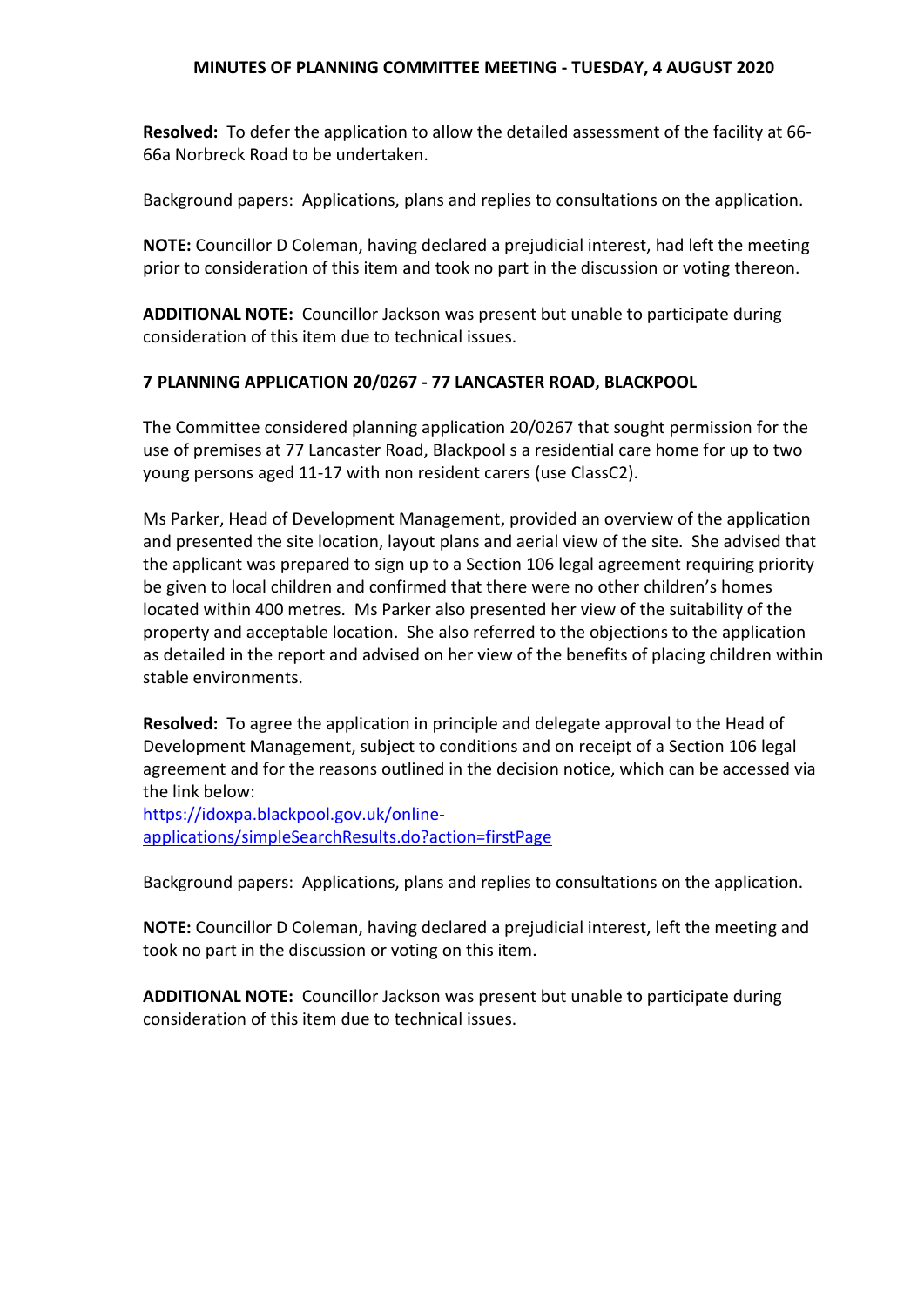#### **8 PLANNING APPLICATION 20/0296 - 14 FREEMANTLE AVENUE, BLACKPOOL**

The Committee considered planning application 20/0296 requesting permission for the use of premises at 14 Freemantle Avenue, Blackpool as a Children's Home for up to two children.

Ms Parker, Head of Development Management, provided an overview of the application and presented the site location, layout plans and aerial view of the site. She advised that the applicant was prepared to sign up to a Section 106 legal agreement requiring priority to be given to local children and confirmed that there were no other children's homes located within 400 metres. Ms Parker also presented her view of the suitability of the property and acceptable location. She referred to the significant number of objections as detailed in the report and although there were other care homes within 400 metres, Policy BH24 restricted only those care homes with similar care uses. Whilst Ms Parker acknowledged that fear of crime and anti-social behaviour was a valid planning consideration, she referred to the benefit of seeking a Section 106 legal agreement, which would provide an element of control over the management of the premises. She also reported on the benefits and need for children to be placed in a pleasant and stable environment.

Mr Foley, member of the public, spoke in objection to the application. He advised on his view that a local need for the facility had not been demonstrated as required by Policy BH24 and raised concerns at the potential for this application, if approved, to set a precedent for future applications. He also expressed his view of the potential for out of area placements to be made through a reciprocal agreement with another local authority.

Councillor Cox, Ward Councillor, spoke in objection to the application advising that he was also speaking on behalf of Councillor Walsh. He referred to the significant number of objections received in relation to the application and asked the Committee to disregard the two representations made in support of the application due to them living outside of the area. His main concerns related to his view of the inappropriateness of the location, insufficient parking provision and traffic issues and the potential for an increase in crime and anti-social behaviour.

The Committee also noted the representations from Councillor L Williams as detailed in the update note.

**Resolved:** To agree the application in principle and delegate approval to the Head of Development Management, subject to conditions and on receipt of a Section 106 legal agreement and for the reasons for the reasons outlined in the decision notice, which can be accessed via the link below:

[https://idoxpa.blackpool.gov.uk/online](https://idoxpa.blackpool.gov.uk/online-applications/simpleSearchResults.do?action=firstPage)[applications/simpleSearchResults.do?action=firstPage](https://idoxpa.blackpool.gov.uk/online-applications/simpleSearchResults.do?action=firstPage)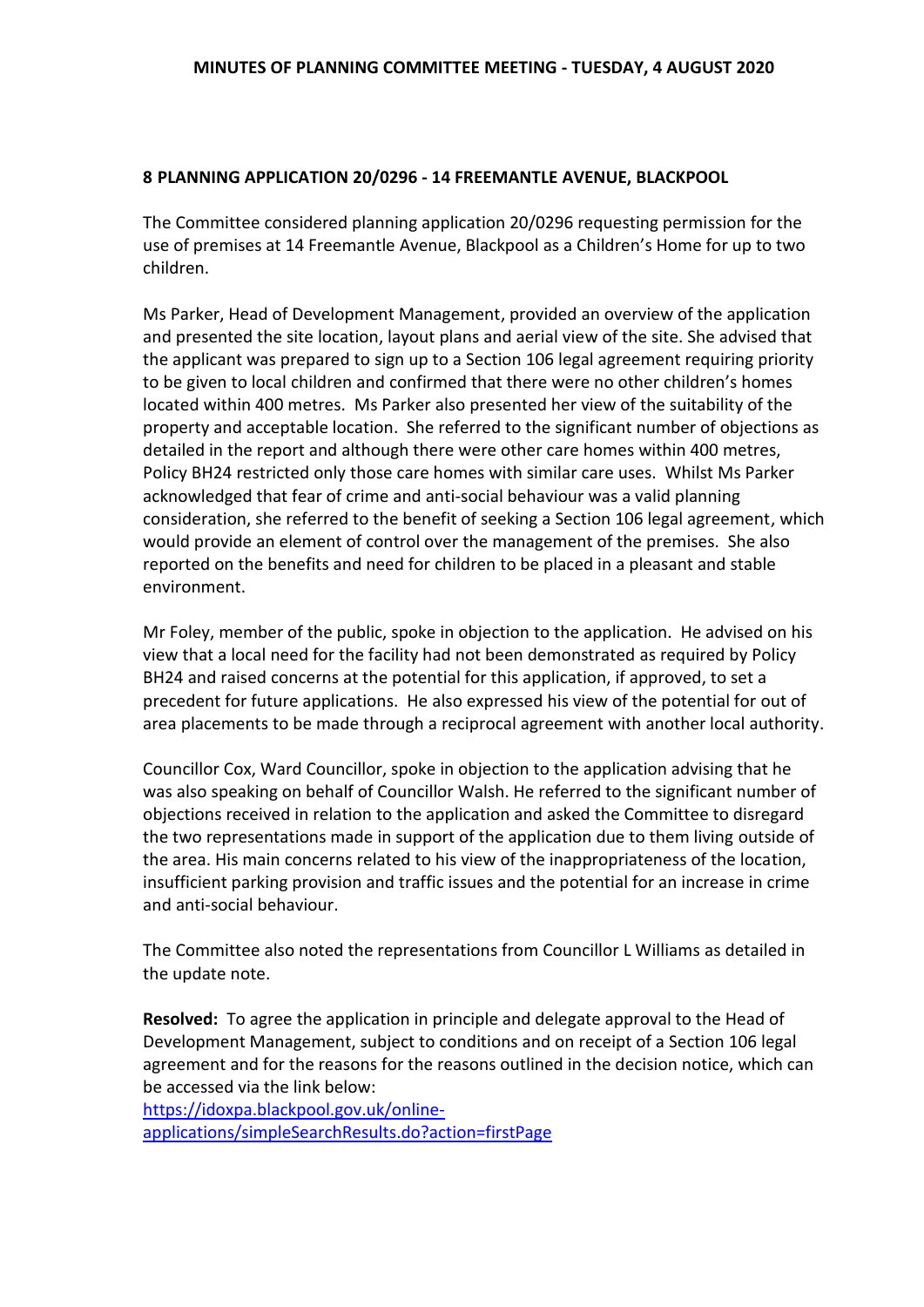Background papers: Applications, plans and replies to consultations on the application.

**NOTE:** Councillor D Coleman, having declared a prejudicial interest, left the meeting and took no part in the discussion or voting on this item.

**ADDITIONAL NOTE:** Councillor Jackson was present but unable to participate during consideration of this item due to technical issues.

#### **9 PLANNING APPLICATION 20/0287 - 37 HODDER AVENUE, BLACKPOOL**

The Committee considered planning application 20/0287 seeking permission for the use of premises at 37 Hodder Avenue, Blackpool as a residential care home for one young person aged 11-17 with non-resident carers.

Ms Parker, Head of Development Management, provided an overview of the application and presented the site location, layout plans and aerial view of the site. She advised that the home was already established and that it currently housed a 17-year-old child who had been an emergency placement due to safeguarding issues occurring during the Covid19 lockdown. The property was outside of the inner defined area but was within 400 metres of another children's home. She referred to the applicant's comments with regard to walking distance, however, she advised on her view of the limited significance that could be placed on this in terms of the aims of Policy BH24, which sought to restrict an overconcentration of care homes. In her view the application failed the requirement of Policy BH24. However, Ms Parker also acknowledged the exceptional circumstances of the placement and therefore the recommendation was to approve a temporary permission for 1 year to enable the young person to continue to reside in the property until age 18. She referred to the objections as detailed in the report but acknowledged the need for these to be balanced against the needs of local children in care.

Mr and Mrs Turner, members of the public, spoke in objection to the application. their main concerns related to the impact of alleged incidents of anti-social behaviour, they also considered that there was more appropriate accommodation to house the individual in the area.

Mr Davies, Applicant's Agent, spoke in support of the application, advising on the inability of the applicant to verify the measurement to the similar facility due to the lack of disclosure of its location. He disputed the method of measurement used by the planning officers and advised on his view of the reasons why walking distance would be a more appropriate measure to demonstrate overconcentration of use. In his view the application complied with policy and he the Committee to consider the granting permanent planning permission, rather than a temporary 1-year permission that had been recommended.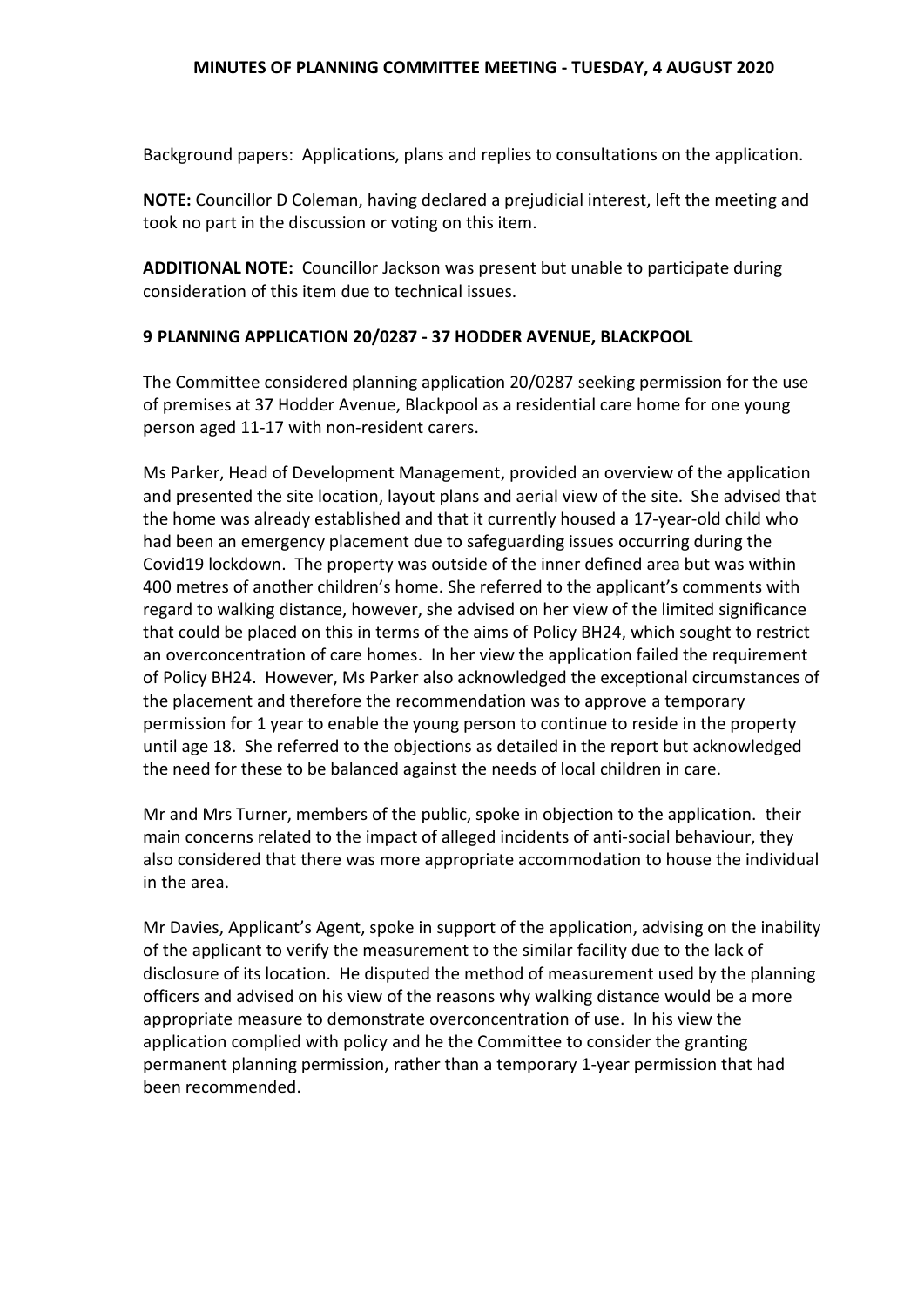Responding to the Committee's concerns, Ms Aldridge agreed to investigate the issues raised by the objectors with the provider and Children's Services.

**Resolved:** To approve temporary permission for a period of 1 year, subject to conditions and for the reasons outlined in the decision notice, which can be accessed via the link below:

[https://idoxpa.blackpool.gov.uk/online](https://idoxpa.blackpool.gov.uk/online-applications/simpleSearchResults.do?action=firstPage)[applications/simpleSearchResults.do?action=firstPage](https://idoxpa.blackpool.gov.uk/online-applications/simpleSearchResults.do?action=firstPage)

Background papers: Applications, plans and replies to consultations on the application.

**NOTE:** Councillor D Coleman, having declared a prejudicial interest, left the meeting and took no part in the discussion or voting on this item.

# **10 PLANNING APPLICATION 20/0079 - FORMER B & Q PREMISES, HOLYOAKE AVENUE, BLACKPOOL**

**NOTE:** Councillor D Coleman re-joined the meeting prior to consideration of this item.

The Committee considered planning application 20/0287 seeking permission for the erection of a single storey side extension and external alterations to existing Class A1 retail store, and part use as a retail foodstore with associated works to existing car park and alterations to existing access and egress onto Holyoake Avenue at the former B&Q premises at Holyoake Avenue.

Mr Shaw, Principal Planning Officer provided an overview of the application and presented the site location, layout plans and aerial view of the site. He advised on the existence of a Section 52 legal agreement currently in place that limited sales to specific items. He drew Members' attention to the amended conditions 8, 9, 10 and 12 relating to the retail foodstore as detailed in the update note. He also advised on an additional condition that would be required relating to the remaining floor space to reiterate the existing Section 52 legal agreement. Mr Shaw referred to two main planning considerations with the application, namely the requirement of a sequential test and retail impact statement and concluded that in his view the policy requirements for a retail development had been met. Mr Shaw also referred to the additional comment from the Local Highways Authority that reported its conclusion that access closest to Holyoake Avenue would be egress only and this had been accepted by the applicants. The application was recommended for approval subject to conditions and on the basis of a sum of £30,000 being paid to the Council via a Section 106 legal agreement to enable appropriate alterations to be carried out to the traffic signal junction of Holyoake Avenue, Plymouth Road, Bispham Road and Warbreck Hill Road, in accordance with an agreed scheme, and also to discharge the retail restriction in the Section 52 Agreement on planning permission 82/1679.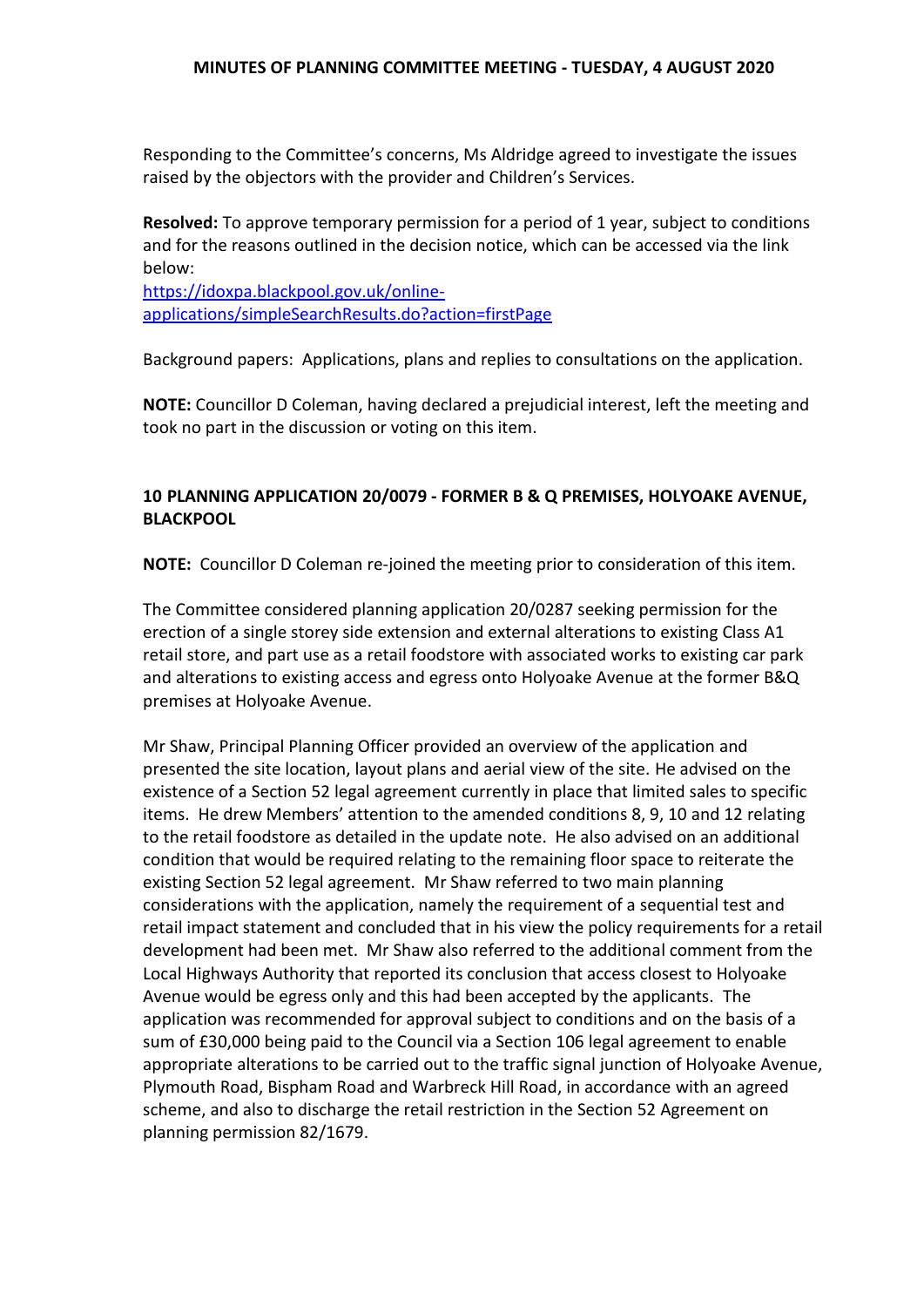Mr Patel, National Planning and Networks Manager, reported on the benefits of the highway changes, which in his view would not have a detrimental impact on the nearby junction, and the expectation of £30,000 being secured from the applicant to fund the necessary works.

Mr Sobic, Applicant's Agent, spoke in support of the application, advising of the applicant's investment in the proposal, which in his view demonstrated a long-term commitment. He also advised on the economic benefits of the proposal in terms of employment and increased food retail offer to local residents. Mr Sobic referred to amended condition 10 in the update note which limited the delivery and servicing hours on a Sunday to 8.00am to 6.00pm and asked the Committee to consider amending this to replicate the Monday to Saturday hours of 6.00am to 11.00 pm. He indicated his support to the recommendation proposed by the planning officer, subject to the amendment of the Sunday servicing hours.

Mr Shaw advised on the standard practice of consulting with the Council's Environmental Protection team for requests to amend servicing hours and it was noted that there was no Environmental Protection officer at the meeting to comment upon the request.

Councillor Scott, Ward Councillor, advised on his view the benefits of the proposal in terms of preventing potential increase in anti-social behaviour from an empty property, benefits to local residents and increased footfall to the area.

The Committee considered the proposal and commented positively on proposal in terms of economic benefit and employment opportunities.

**Resolved:** To delegate approval to grant the application, subject to conditions including the amended conditions 8, 9, 10 and 12 as detailed in the update note and an additional condition relating to the remaining floor space, subject to a Section 106 legal agreement requiring payment of £30,000 to undertake alterations to then traffic signal junction of Holyoake Avenue, Plymouth Road, Bispham Road and Warbreck Hill Road in accordance with an agreed scheme, and also to discharge the retail restriction in the Section 52 Agreement on planning permission 82/1679 and subject to consultation with Environmental Protection regarding the hours of delivery and servicing on Sunday, for the reasons outlined in the decision notice, which can be accessed via the link below: [https://idoxpa.blackpool.gov.uk/online-](https://idoxpa.blackpool.gov.uk/online-applications/simpleSearchResults.do?action=firstPage)

[applications/simpleSearchResults.do?action=firstPage](https://idoxpa.blackpool.gov.uk/online-applications/simpleSearchResults.do?action=firstPage)

Background papers: Applications, plans and replies to consultations on the application.